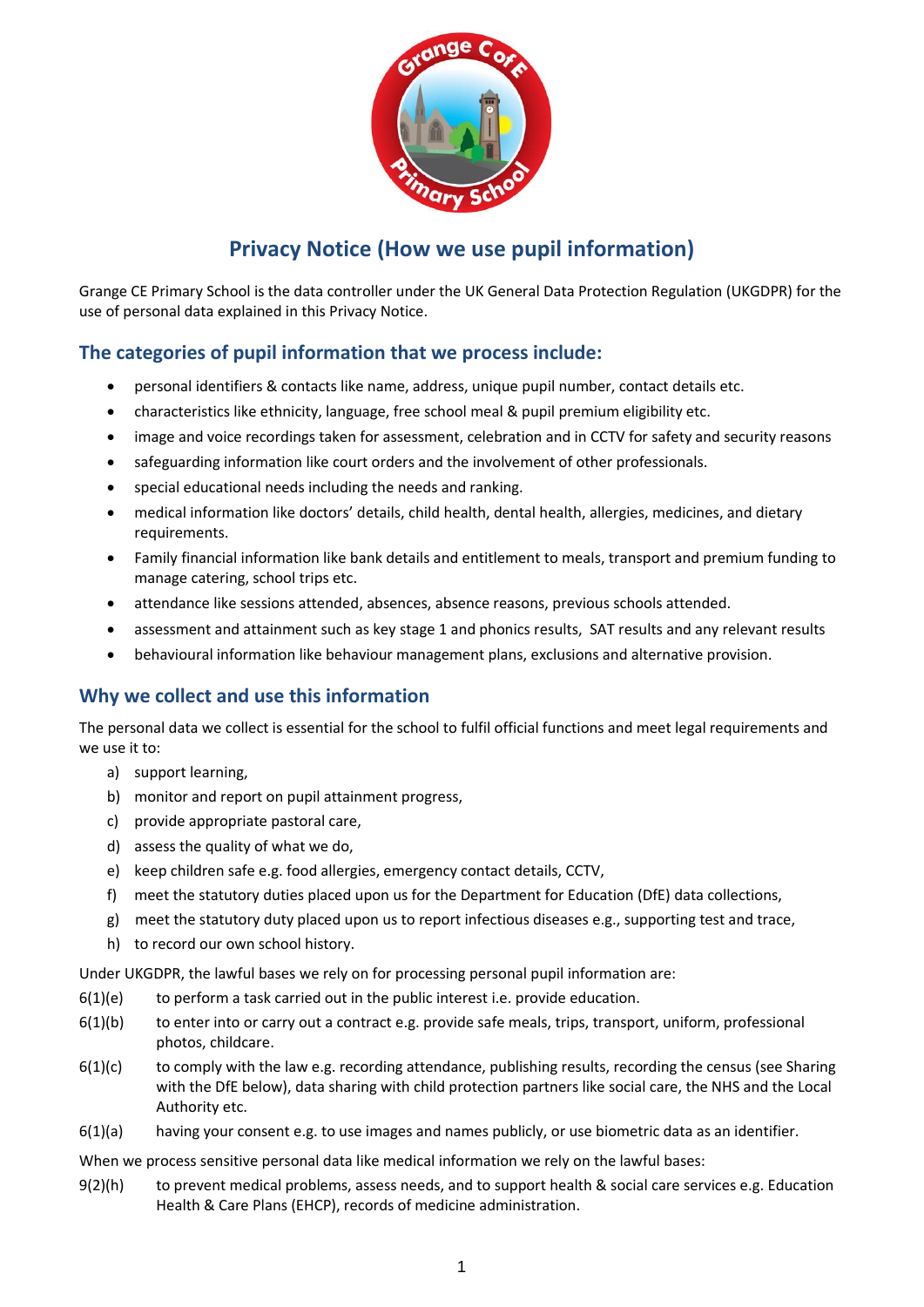- 9(2)(i) to improve public health e.g. we are required to report infections, like meningitis, Covid19 or e-coli, to local and national government departments;
- 9(2)(f) to make or defend a legal claims e.g. some special educational needs and all accident records etc.

This list is not exhaustive. For more information about the categories of information we process please see <http://www.grange.cumbria.sch.uk/resources>

## **Collecting pupil data**

We collect pupil information via data collections forms at the start of the school year or Common Transfer File (CTF) or secure file transfer from previous school

Most of the pupil information we ask for is required by law or necessary so we can provide a good education and some of it is voluntary. To comply with UKGDPR, if you have a choice about providing information, we will tell you when we ask for it.

## **Storing pupil data**

We hold pupil data securely in line with the Information and Records Management Society (IRMS[\) Records](https://irms.org.uk/general/custom.asp?page=SchoolsToolkit)  [Management Toolkit for Schools.](https://irms.org.uk/general/custom.asp?page=SchoolsToolkit) This personal data is retained for a wide range of time periods from days after a successful trip for the consent form to many years after a pupil has left us for an accident report. For more information about how long we keep some information for and why (data retention), and how we keep the data safe, please visit<http://www.grange.cumbria.sch.uk/resources>

## **Who we share pupil information with and why**

We do not share information about our pupils with anyone without consent unless the law and our policies allow us to do so. The laws listed in this notice that require us to collect information also require us to share it. Data is transferred securely by hand delivery or registered post, via a government data transfer system like School to School, via a contractor's secure data sharing system like our online school trips safety system, and sometimes in other secure ways.

We routinely share pupil information with:

- Schools and other education providers pupils go to after leaving us to support their continuing education.
- Child development and protection partners like Cumbria County Council Children's Services, Public Health, Inclusion & Social Care etc. to check attendance, monitor and protect children; the NHS for medical referrals & support; private companies offering counselling and other family or support services.
- The DfE to help decide our school funding, monitor attainment & benchmark it nationally, compile league tables, develop national education policy and monitor it.
- Our Local Authority to ensure they can conduct their statutory duties under th[e Schools Admission Code,](https://www.gov.uk/government/publications/school-admissions-code--2) including conducting Fair Access Panels.
- Medical services like therapists, the school nurse or the NHS for things like screening, vaccinations, health/ eye/ dental checks, Education Health Care Plan (EHCP) provision etc. and Public Health England about certain contagious infections our pupils come into contact with.
- Government departments like Public Health England, Local Authority Public Health, and District Council Environmental Health Departments to comply with the law and support public health emergency action;
- Voluntary and charitable organisations (with your permission only), such as Barnardo's, our local Foodbank and similar organisations who can offer families practical help and support.
- Orion/ Lunchshop for school meals
	- Capita Business Services for Microlibrarian System (pupil names and ULN only)
	- Management Information System provider (currently Scholarpack)
	- Online Learning Platforms (eg TT Rockstars, Discovery Education, EdShed)
	- Wonde to integrate with School App and online platforms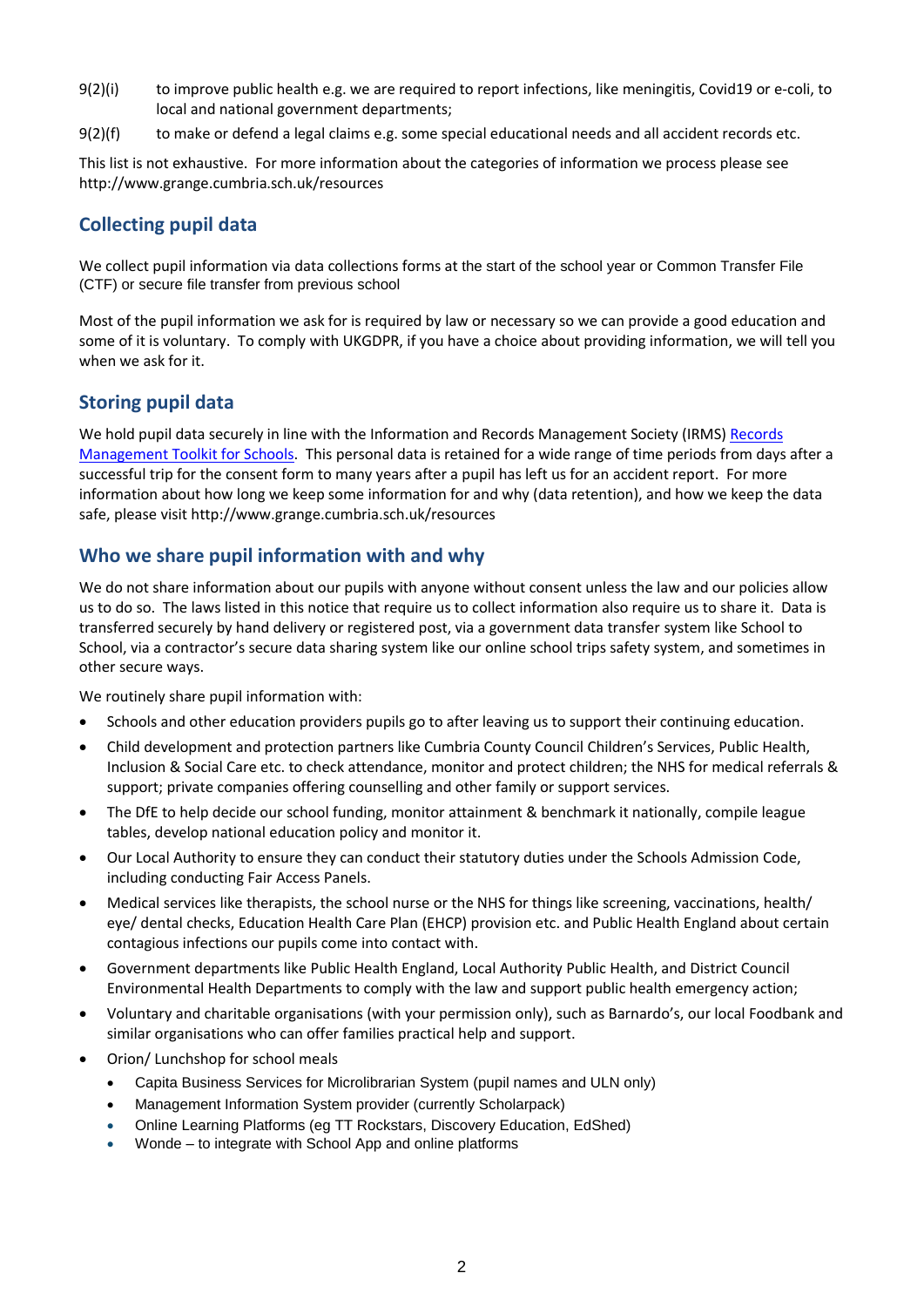# **Department for Education (DfE)**

The DfE collects personal data from educational settings and local authorities via various statutory data collections (as above). We are required to share this information about our pupils with them directly or via our local authority for the purpose of those data collections, under section 29(3) and section 537A of th[e Education Act 1996;](https://www.legislation.gov.uk/ukpga/1996/56/section/537A) under th[e Education \(School Performance Information\)\(England\) Regulations 2007;](https://www.legislation.gov.uk/uksi/2007/2324/contents/made) under regulations 5 and 8 of the [School Information \(England\) Regulations 2008;](http://www.legislation.gov.uk/uksi/2008/3093/pdfs/uksi_20083093_en.pdf) under the [Education \(Pupil Registration\) \(England\) Regulations](https://www.legislation.gov.uk/uksi/2006/1751/made#:~:text=The%20Education%20%28Pupil%20Registration%29%20%28England%29%20Regulations%202006%201,Register.%20...%209%20Method%20of%20making%20entries.%20)  [2006;](https://www.legislation.gov.uk/uksi/2006/1751/made#:~:text=The%20Education%20%28Pupil%20Registration%29%20%28England%29%20Regulations%202006%201,Register.%20...%209%20Method%20of%20making%20entries.%20) unde[r section 83 of the Children Act 1989](https://www.legislation.gov.uk/ukpga/1989/41/section/83#:~:text=Children%20Act%201989%2C%20Section%2083%20is%20up%20to,in%20the%20content%20and%20are%20referenced%20with%20annotations.) (for monitoring and research purposes); and for census purposes under section 3 of The Education (Information About Individual Pupils) (England) Regulations 2013.

All data is transferred securely and held by DfE under a combination of software and hardware controls, which meet the curren[t government security policy framework.](https://www.gov.uk/government/publications/security-policy-framework)

For more information, please see the section on 'How Government uses your data' below.

#### **Requesting access to your personal data**

Under UKGDPR, parents and pupils have the right to request access to information about them that we hold. To make a request for your personal information, or be given access to your child's educational record, please contact: Mrs Phillipa Summers, Headteacher, Grange CE Primary School, Fell Drive, Grange over Sands, Cumbria LA11 7JF

Depending on which lawful basis above was used to process the data, you may also have the right to:

- object to processing of personal data that is likely to cause, or is causing, damage or distress;
- prevent processing for the purpose of direct marketing;
- object to decisions being taken by automated means;
- in certain circumstances, have inaccurate personal data rectified, blocked, erased, or destroyed; and
- seek redress, either through the ICO, or through the courts.

If you have a concern or complaint about the way we are collecting or using your personal data, you should raise your concern with us in the first instance or directly to the Information Commissioner's Office at [https://ico.org.uk/concerns/.](https://ico.org.uk/concerns/)

For further information on how to request access to personal information held centrally by DfE, please see the 'How Government uses your data' section of this notice below.

#### **Withdrawal of consent and the right to lodge a complaint**

Where we are processing your personal data with your consent, you have the right to withdraw that consent. If you change your mind, or you are unhappy with our use of your personal data, please let us know by contacting the school office or by emailing joanne:grange.cumbria.sch.uk

#### **Last updated**

This privacy notice was compiled using [DfE advice and model documents.](https://www.gov.uk/government/publications/data-protection-and-privacy-privacy-notices) We may need to review it periodically, so we recommend that you revisit this information from time to time. This version was last updated on 19th January 2022

#### **Contact**

If you would like to discuss anything in this privacy notice, please contact: **joanne@grange.cumbria.sch.uk**

## **How Government uses your data**

The pupil data that we lawfully share with the DfE through data collections:

- underpins school funding, which is calculated based upon the numbers of children and their characteristics in each school.
- informs 'short term' education policy monitoring and school accountability and intervention (for example, school GCSE results or Pupil Progress measures).